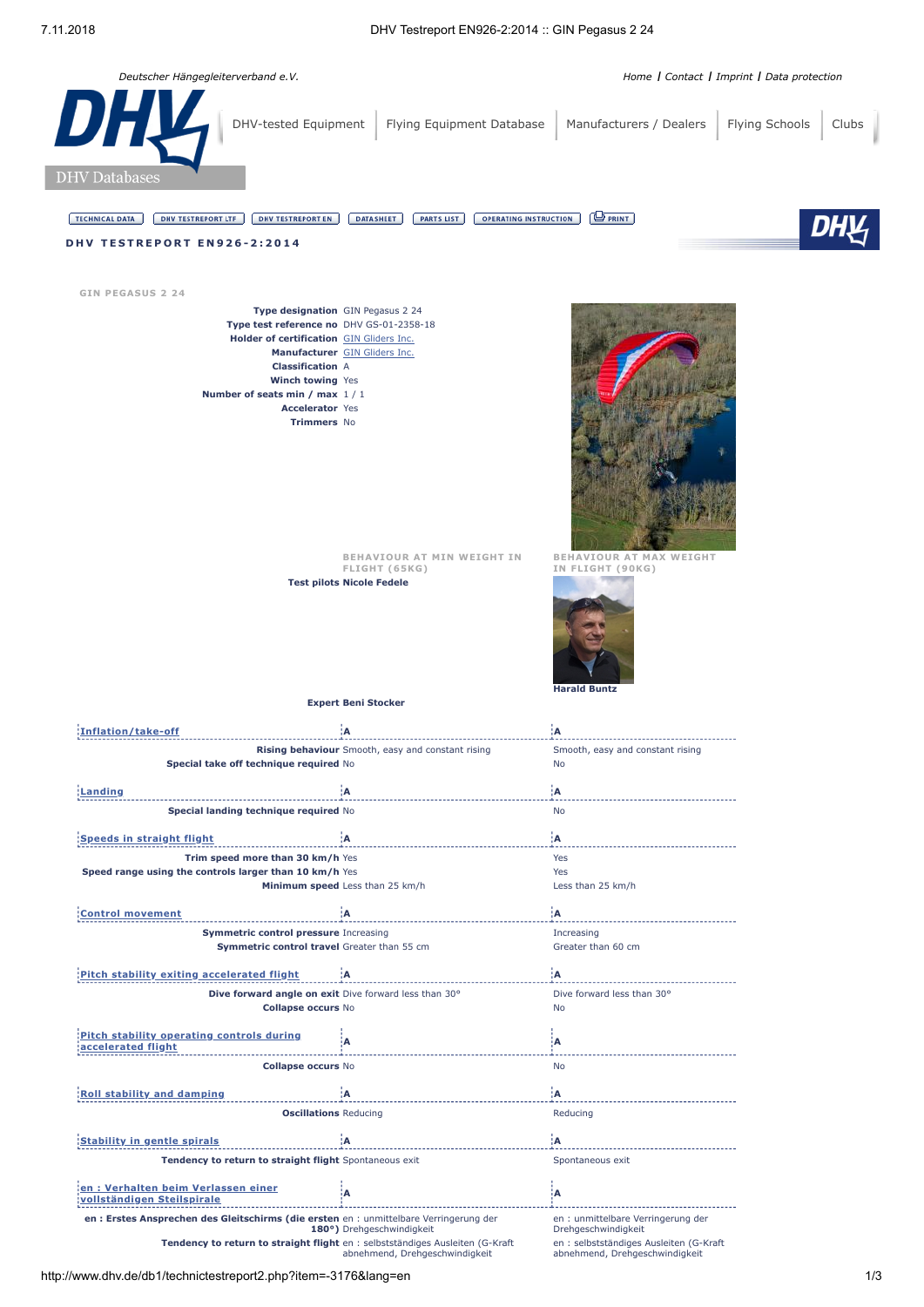| 7.11.2018<br>DHV Testreport EN926-2:2014 :: GIN Pegasus 2 24             |                                                                                                                                    |                                                                        |
|--------------------------------------------------------------------------|------------------------------------------------------------------------------------------------------------------------------------|------------------------------------------------------------------------|
|                                                                          | abnehmend)                                                                                                                         | abnehmend)                                                             |
| Turn angle to recover normal flight Less than 720°, spontaneous recovery |                                                                                                                                    | Less than 720°, spontaneous recovery                                   |
| <b>Symmetric front collapse</b>                                          | ίA                                                                                                                                 | ίA                                                                     |
|                                                                          | <b>Entry</b> Rocking back less than 45°                                                                                            | Rocking back less than 45°                                             |
|                                                                          | Recovery Spontaneous in less than 3 s                                                                                              | Spontaneous in less than 3 s                                           |
| Dive forward angle on exit Dive forward 0° to 30°                        |                                                                                                                                    | Dive forward 0° to 30°                                                 |
| Change of course Keeping course                                          |                                                                                                                                    | Keeping course                                                         |
| Cascade occurs No                                                        |                                                                                                                                    | No                                                                     |
| en: Faltleinen wurden benutzt no                                         |                                                                                                                                    | no                                                                     |
| en: Symmetrischer Frontklapper mindestens                                |                                                                                                                                    |                                                                        |
| 50% Flügeltiefe                                                          | A                                                                                                                                  | Α                                                                      |
|                                                                          | <b>Entry</b> Rocking back less than 45°                                                                                            | Rocking back less than 45°                                             |
|                                                                          | Recovery Spontaneous in less than 3 s                                                                                              | Spontaneous in less than 3 s                                           |
| Dive forward angle on exit Dive forward 0° to 30°                        |                                                                                                                                    | Dive forward 0° to 30°                                                 |
|                                                                          | <b>Change of course</b> Entering a turn of less than 90°                                                                           | Keeping course                                                         |
| Cascade occurs No                                                        |                                                                                                                                    | No                                                                     |
| en: Faltleinen wurden benutzt no                                         |                                                                                                                                    | no                                                                     |
| en : Symmetrischer Frontklapper im                                       |                                                                                                                                    |                                                                        |
| beschleunigten Flug mindestens 50%                                       | А                                                                                                                                  | Α                                                                      |
| <b>Flügeltiefe</b>                                                       |                                                                                                                                    |                                                                        |
|                                                                          | Entry Rocking back less than 45°                                                                                                   | Rocking back less than 45°                                             |
|                                                                          | Recovery Spontaneous in less than 3 s                                                                                              | Spontaneous in less than 3 s                                           |
| Dive forward angle on exit Dive forward 0° to 30°                        |                                                                                                                                    | Dive forward 0° to 30°                                                 |
| <b>Cascade occurs No</b>                                                 | Change of course Entering a turn of less than 90°                                                                                  | Entering a turn of less than 90°<br>No                                 |
| en: Faltleinen wurden benutzt no                                         |                                                                                                                                    | no                                                                     |
|                                                                          |                                                                                                                                    |                                                                        |
| Exiting deep stall (parachutal stall)                                    | ïΑ                                                                                                                                 | ۱A.                                                                    |
| Deep stall achieved Yes                                                  |                                                                                                                                    | Yes                                                                    |
|                                                                          | Recovery Spontaneous in less than 3 s                                                                                              | Spontaneous in less than 3 s                                           |
| Dive forward angle on exit Dive forward 0° to 30°                        |                                                                                                                                    | Dive forward 0° to 30°                                                 |
|                                                                          | Change of course Changing course less than 45°                                                                                     | Changing course less than 45°                                          |
| Cascade occurs No                                                        |                                                                                                                                    | No                                                                     |
| <b>High angle of attack recovery</b>                                     | ïΑ                                                                                                                                 | łА:                                                                    |
|                                                                          |                                                                                                                                    | Spontaneous in less than 3 s                                           |
| Cascade occurs No                                                        | Recovery Spontaneous in less than 3 s                                                                                              | No                                                                     |
|                                                                          |                                                                                                                                    |                                                                        |
| <b>Recovery from a developed full stall</b>                              | ۱A.                                                                                                                                | ۱A                                                                     |
| Dive forward angle on exit Dive forward 0° to 30°                        |                                                                                                                                    | Dive forward 0° to 30°                                                 |
|                                                                          | <b>Collapse No collapse</b>                                                                                                        | No collapse                                                            |
| Cascade occurs (other than collapses) No                                 |                                                                                                                                    | No<br>Less than 45°                                                    |
| Rocking back Less than 45°                                               | <b>Line tension</b> Most lines tight                                                                                               | Most lines tight                                                       |
|                                                                          |                                                                                                                                    |                                                                        |
| en: Kleiner einseitiger Klapper                                          |                                                                                                                                    | :A                                                                     |
| Change of course until re-inflation Less than 90°                        |                                                                                                                                    | Less than 90°                                                          |
| Maximum dive forward or roll angle Dive or roll angle 0° to 15°          |                                                                                                                                    | Dive or roll angle 0° to 15°                                           |
|                                                                          | Re-inflation behaviour Spontaneous re-inflation                                                                                    | Spontaneous re-inflation                                               |
| Total change of course Less than 360°                                    |                                                                                                                                    | Less than 360°                                                         |
|                                                                          | <b>Collapse on the opposite side occurs</b> en : Nein (oder nur eine kleine Anzahl von<br>eingeklappten Zellen mit selbstständiger | en : Nein (oder nur eine kleine Anzahl<br>von eingeklappten Zellen mit |
|                                                                          | Wiederöffnung)                                                                                                                     | selbstständiger Wiederöffnung)                                         |
| <b>Twist occurs No</b>                                                   |                                                                                                                                    | No                                                                     |
| Cascade occurs No<br>en : Faltleinen wurden benutzt no                   |                                                                                                                                    | No<br>no                                                               |
|                                                                          |                                                                                                                                    |                                                                        |
| en: Großer einseitiger Klapper                                           | ۱A.                                                                                                                                | ۱A.                                                                    |
| Change of course until re-inflation Less than 90°                        |                                                                                                                                    | 90° to 180°                                                            |
| Maximum dive forward or roll angle Dive or roll angle 15° to 45°         |                                                                                                                                    | Dive or roll angle 0° to 15°                                           |
|                                                                          | Re-inflation behaviour Spontaneous re-inflation                                                                                    | Spontaneous re-inflation                                               |
| Total change of course Less than 360°                                    |                                                                                                                                    | Less than 360°                                                         |
|                                                                          | <b>Collapse on the opposite side occurs</b> en : Nein (oder nur eine kleine Anzahl von<br>eingeklappten Zellen mit selbstständiger | en : Nein (oder nur eine kleine Anzahl<br>von eingeklappten Zellen mit |
|                                                                          | Wiederöffnung)                                                                                                                     | selbstständiger Wiederöffnung)                                         |
| <b>Twist occurs No</b>                                                   |                                                                                                                                    | No                                                                     |
| <b>Cascade occurs No</b><br>en: Faltleinen wurden benutzt no             |                                                                                                                                    | No<br>no                                                               |
|                                                                          |                                                                                                                                    |                                                                        |
| en: Kleiner einseitiger Klapper im                                       | А                                                                                                                                  | Α                                                                      |
| beschleunigten Flug                                                      |                                                                                                                                    |                                                                        |
| Change of course until re-inflation Less than 90°                        |                                                                                                                                    | Less than 90°                                                          |
| Maximum dive forward or roll angle Dive or roll angle 15° to 45°         |                                                                                                                                    | Dive or roll angle 15° to 45°                                          |
|                                                                          | Re-inflation behaviour Spontaneous re-inflation                                                                                    | Spontaneous re-inflation                                               |
| Total change of course Less than 360°                                    |                                                                                                                                    | Less than 360°                                                         |
|                                                                          | Collapse on the opposite side occurs en : Nein (oder nur eine kleine Anzahl von<br>eingeklappten Zellen mit selbstständiger        | en : Nein (oder nur eine kleine Anzahl<br>von eingeklappten Zellen mit |
|                                                                          | Wiederöffnung)                                                                                                                     | selbstständiger Wiederöffnung)                                         |
| <b>Twist occurs No</b>                                                   |                                                                                                                                    | No                                                                     |
| <b>Cascade occurs No</b>                                                 |                                                                                                                                    | No                                                                     |
| en : Faltleinen wurden benutzt no                                        |                                                                                                                                    | no                                                                     |
| len: Großer einseitiger Klapper im                                       | ١A                                                                                                                                 | ίA                                                                     |

http://www.dhv.de/db1/technictestreport2.php?item=-3176&lang=en 2/3